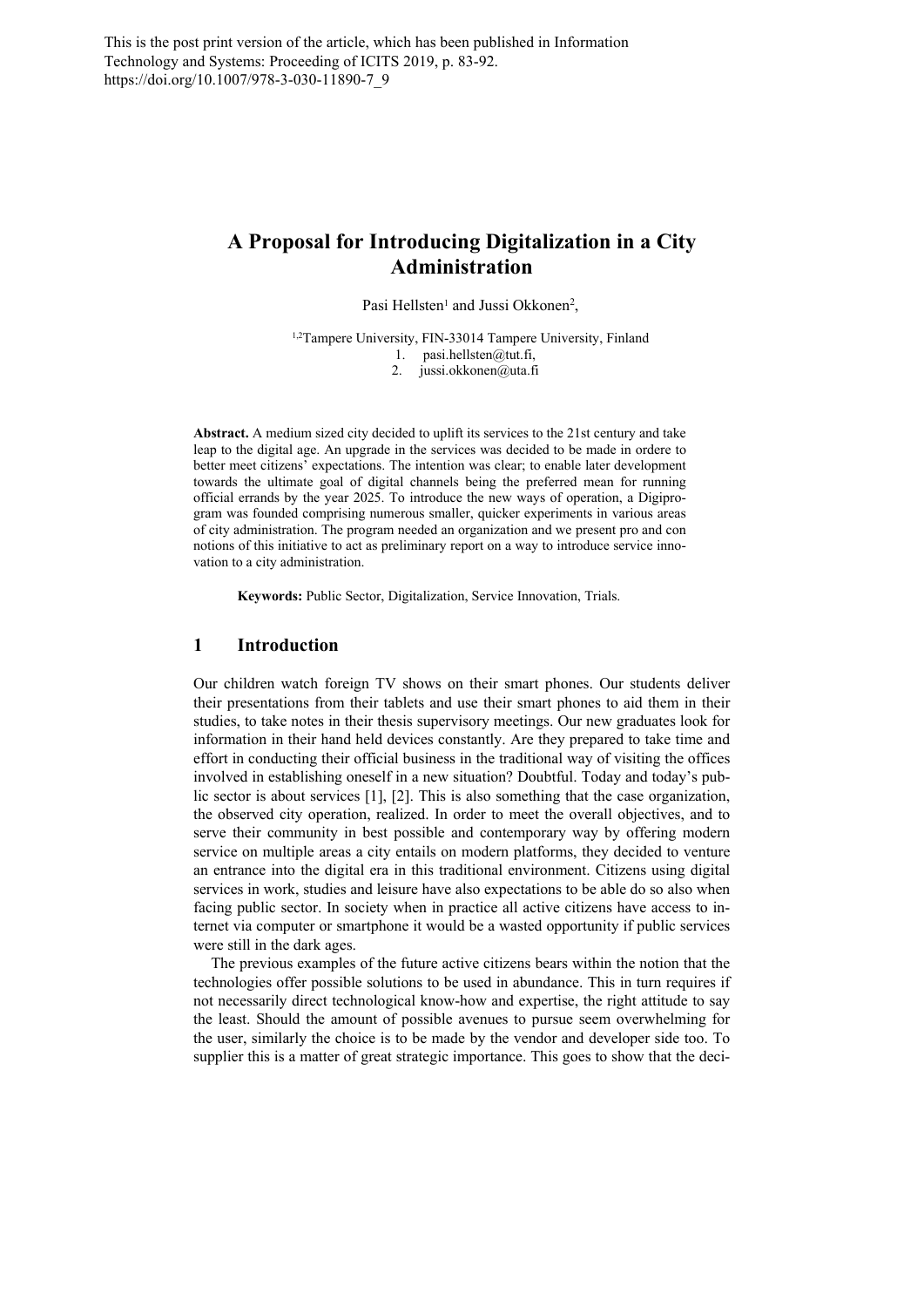sions of technology and even on solution level, however light-hearted they may seem to the end-users, are grave and the experimenting with them is not easy nor cheap.

Also, the resources are under scrutiny everywhere, including the public sector, where there are numerous fields and branches requiring attention, activities and resources to develop but already to maintain the quality of service [3]. Yet the service promise is to be held and operation developed (ibid.). The research problem condenses on the cross section of the areas: public sector services, delivery of the services, ie. customer service, and ever-expanding digitalization. How, if at all, may these three areas be combined to a functional and well-designed solution? The more precise research question we seek to answer to is "what are the notions in introducing digitalization to a city ICT community by experimentation?" This is about providing user services, as they are ready and willing to acquire them. On the other hand, it is about allocation of scarce resources of providing public service. Both perspectives are about increasing productivity in public sector, yet the effect is somewhat ambiguous and therefore the theme should be inspected thoroughly.

 Should an organizations implement such changes they are likely to want their employees to still continue to be active and productive members in their everyday work. It is vital for successful change implementation for the management to deeply understand the dynamics that have an effect to the proceedings [4], [5]. In order to plan for these changes and then to introduce them to the organization, organizations need to win over their employees to adapt willingly to the situation and instead of resistance to show commitment to the changes [6]. Should the members of an organization be curious and actively learning the outcome is bound to be better than in a case where the employees are merely receiving the novelties passively [7], as expected by the organization [8], [9].

The paper is organized as follows: Section two illuminates the theoretical backgrounds for issues addressed in this paper. The following section three presents the research setting and methods. Then the findings are briefly presented in section four. The discussion section five summarizes the results, and the conclusion places the paper in a broader context.

#### **2 Theoretical Background**

A city is a complex multifaceted entity with numerous tasks. An administrative entity that has at least four kinds of tasks: democracy, economical, communal, and wellbeing [10]. This notion serves to point out that the administration of a city needs to take into account various angles from which the development schemes are to, or may, be approached from. Similarly, the development schemes may stem from different functions with different aspirations. Aspirations, which may or may not spiced with political agendas, as the decision makers are in some cases more strongly politically inclined than in others. The Finnish association for municipalities [11] divides the area into sections: legal, economical, education and culture, social and healthcare, community and environment, vitality and employment, democracy and administra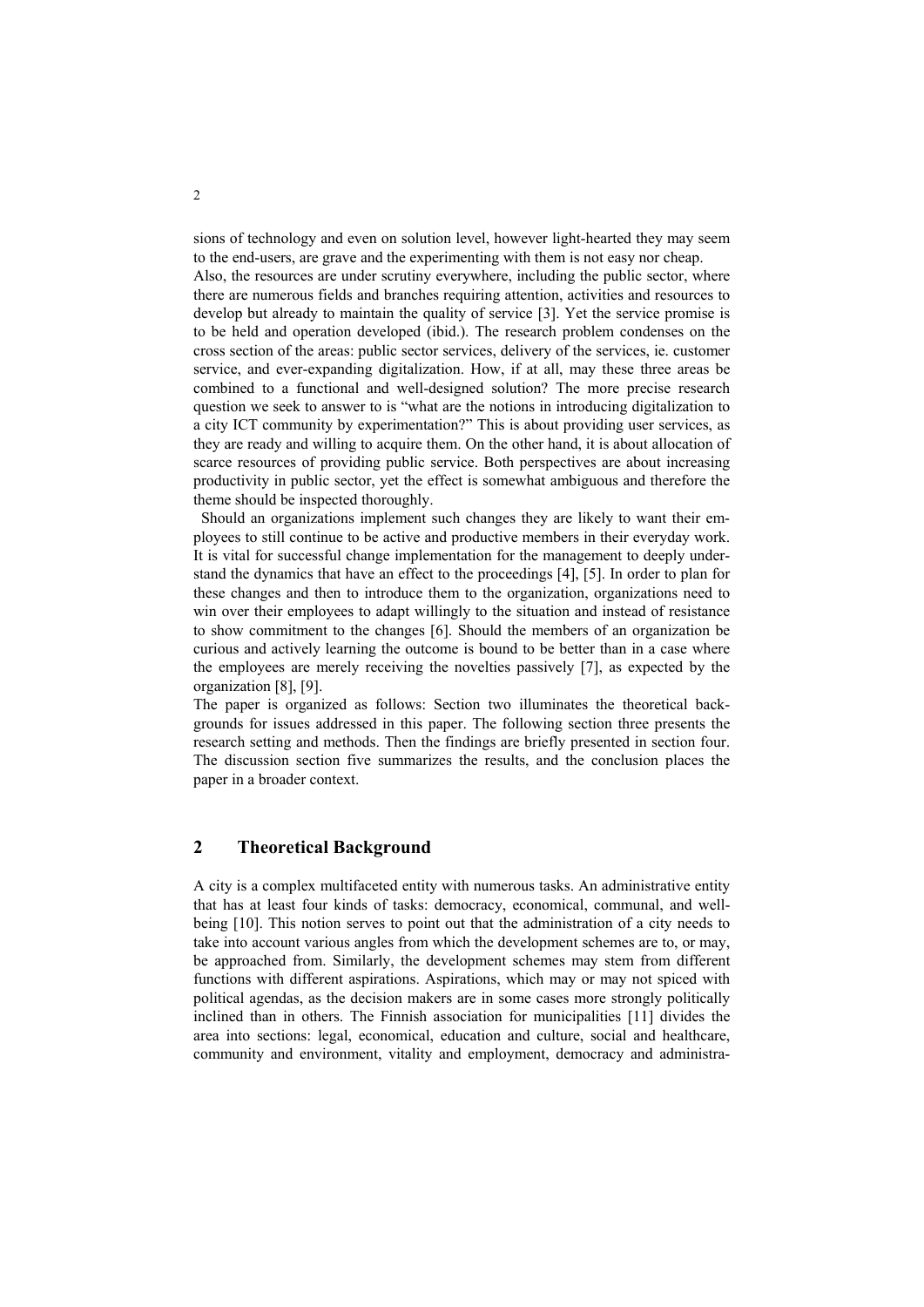tion. Each area has its own processes, even when comes to their support given by ICT entity as the needed solution differ. Thus to find generally applicable rules is challenging.

Digitalization or digital transformation has a few definitions. It may involve business model renewal, and the change in ways of how employees go on with their routine tasks. It may affect the way the resources are allocated and how the operation is executed. [12] Previous consists various business-related activities and functions but also the processes behind the concrete actions so far that it also starts go alter the organizational culture [13]. Agutter et al. [12] spans the area possibly covered by digitalization from the features of more strategic nature, such as business development, to areas of more traditional doing, such as marketing. How and how widely digitalization is introduced depends on multiple factors. One such factor is organizations and the CIO's eagerness to take part in experimenting and the overall positive attitude towards renewals [14]. These early adopters may receive competitive advantage when they are trailblazing in the area, however it may prove to be an arduous task to make way for the new developments [15].

Digital solutions are used with the expectation of improving the contact to the customers and making the organizational processes more innovative and even fluent [16]. The angle an individual organization takes on the issue may vary, the entering angle may be the cost reduction or equally well customer service improvement or even making new market openings (ibid.). Occasionally the IT community is not entirely up to the task; one or more of the three factors (people, technology, processes) may need improving prior to the endeavor (Hagen et al., 2004). This means that the organization needs to be developed to meet the challenge.

Previously it was stated that the public service has become more customer-oriented service than what it perhaps was before. This applies to ICT community as well. Today is labeled by the convergence of the supplier side and the user side which are narrowing the gap between the two [17]. The former model of planning, building and maintaining is no longer enough. Instead, the users are to be taken along already in and onwards from the defining phase for both products and services (ibid.). As the services are provided with easy access, i.e. services are digitalized; more attention should be paid on user experience. In the case of public services, user experience consists of at least technical usability, access, accessibility, and information ergonomics. It is plausible to assume that the very people using the application and having the background knowledge of the area are also capable of giving insights on how the issues should and could be handled even better. Heads of ICT need to be alert to rethink their operation when need be and also to be open to new ideas regardless where they come from. This is also a matter of organizational culture; how new, emerging ideas are received and accepted. In close contact with the previous is the handling of failures. When operation experiments with new ideas and tries new approaches, one is bound to both succeed and fail. Should the failures be punished or scorned on, the keenness to continue with these is limited to say the least, which in turn may have unwanted effects on the innovativeness and development of the organization. The CIO has a crucial role in both creating and promoting this kind of open culture or the opposite.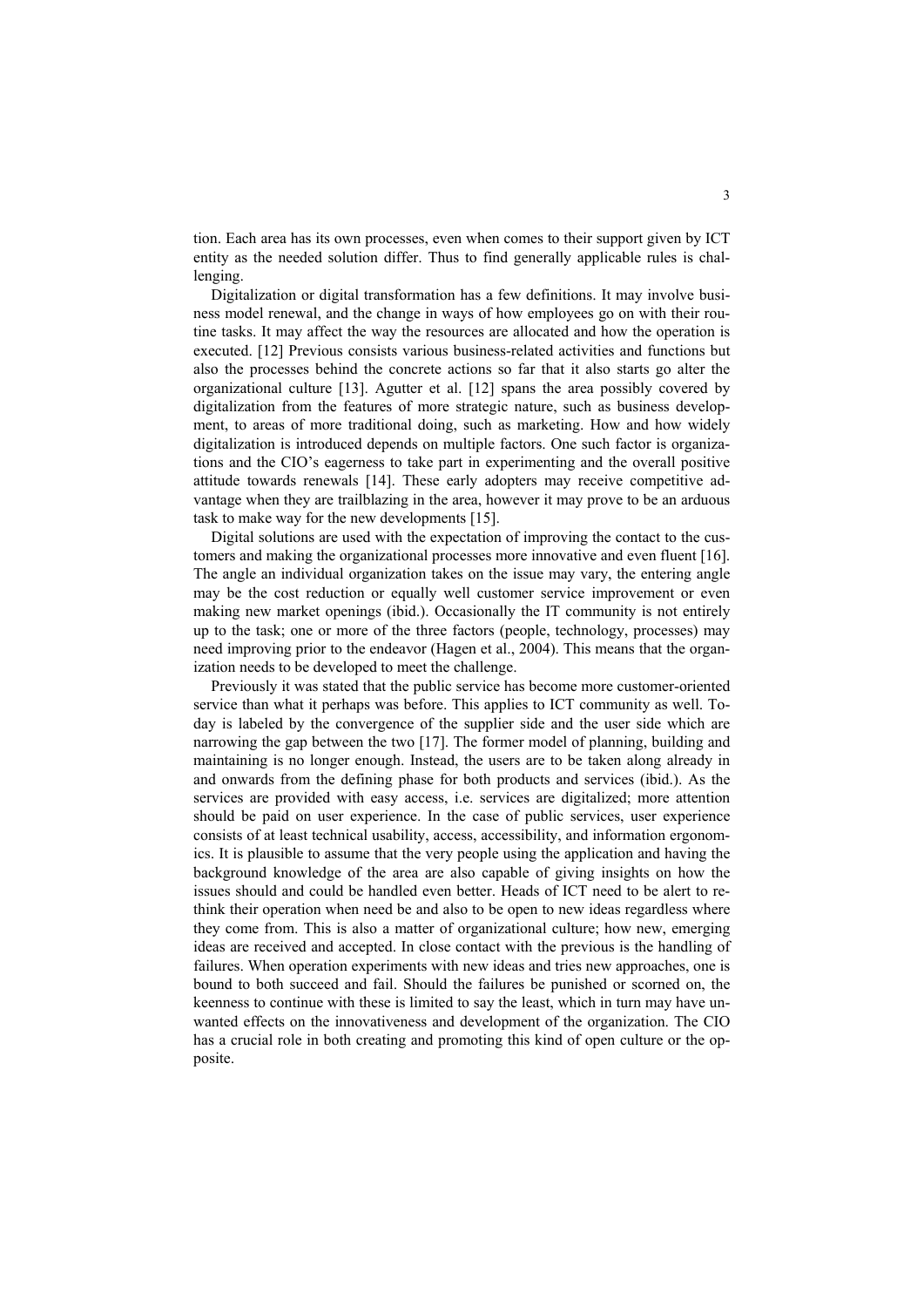The management of this kind of initiative is demanding. The effectiveness of the operation should be measured. According to the proverb in this area or better yet, a rule of thumb: one cannot monitor what cannot be measured and one cannot manage what cannot be monitored. [18] The various areas are to be measured, but is it even possible? So, that the various areas would be comparable with one another.

### **3 Research Setting**

The single case study [19] this paper is based on observes a dedicated group of individuals in a variety of organizational branches and areas of civil service of a city of over 230 000 inhabitants and some 15000 employees in over 2000 sites. The ICT sector, or community, of the city is there to serve all of these. The clients of the ICT community have various needs; the area is vast from the city planning to the employi.e. the city officials, from the top management to the summer help in the city tourist bureau have different needs but also capabilities when it comes to their use of technologies and tools within. The complexity of the settings presents the management with challenges. It became evident that modern ICT is to be taken on as it might have solutions to the challenges and offer more flexibility to the operation.

Smart Tampere –program has as an ultimate goal creation of digital services to ease the everyday life for the citizens, increase of wellbeing and security and promotion of smoother moving in and of the city. Also creating new business opportunities by enabling cooperation between various stakeholders is listed. [20] This program consists two related sub-programs: Ecosystem program and Digiprogram.

The qualitative data was collected by semi-structured interviews. First the key persons for the Digiprogram were suggested by our contact person, the CIO of the city, who also was interviewed. Further interviewees were invited by these suggestions. In total eighteen interviews, listed below in Table 1, were conducted face-to-face at the case organization premises.

The interviewees of the city were people working on following positions: CIO, Program manager, Productivity controller, ICT manager (AK), Service designer, Enterprise architect, Digimarketing manager, Development manager (city planning), Development manager (customer service management), Development manager (employment services, SO), Project manager (city concept), Project manager (city planning), Project manager (customer service), Project manager (early education, preschool HK), Project manager (employment services, JT), Project manager (employment services, MV), Project manager (grammar school), Project manager (infrastructure; tram), Project manager (space allocation, JS), Project manager (town planning).

All the interviews were recorded for further elaboration and fact-checking. The interview themes covered issues related to initiation and rationale of the program, resourcing and stakeholders involved, effectiveness and effects, also the process and communications relating to the Digiprogram, and the evaluation of the success.

The data analysis followed interpretive research approach [21]. The researcher went through the material several times to gain an overview of the procurement process, stakeholders involved, and different challenges, and to gather all relevant details.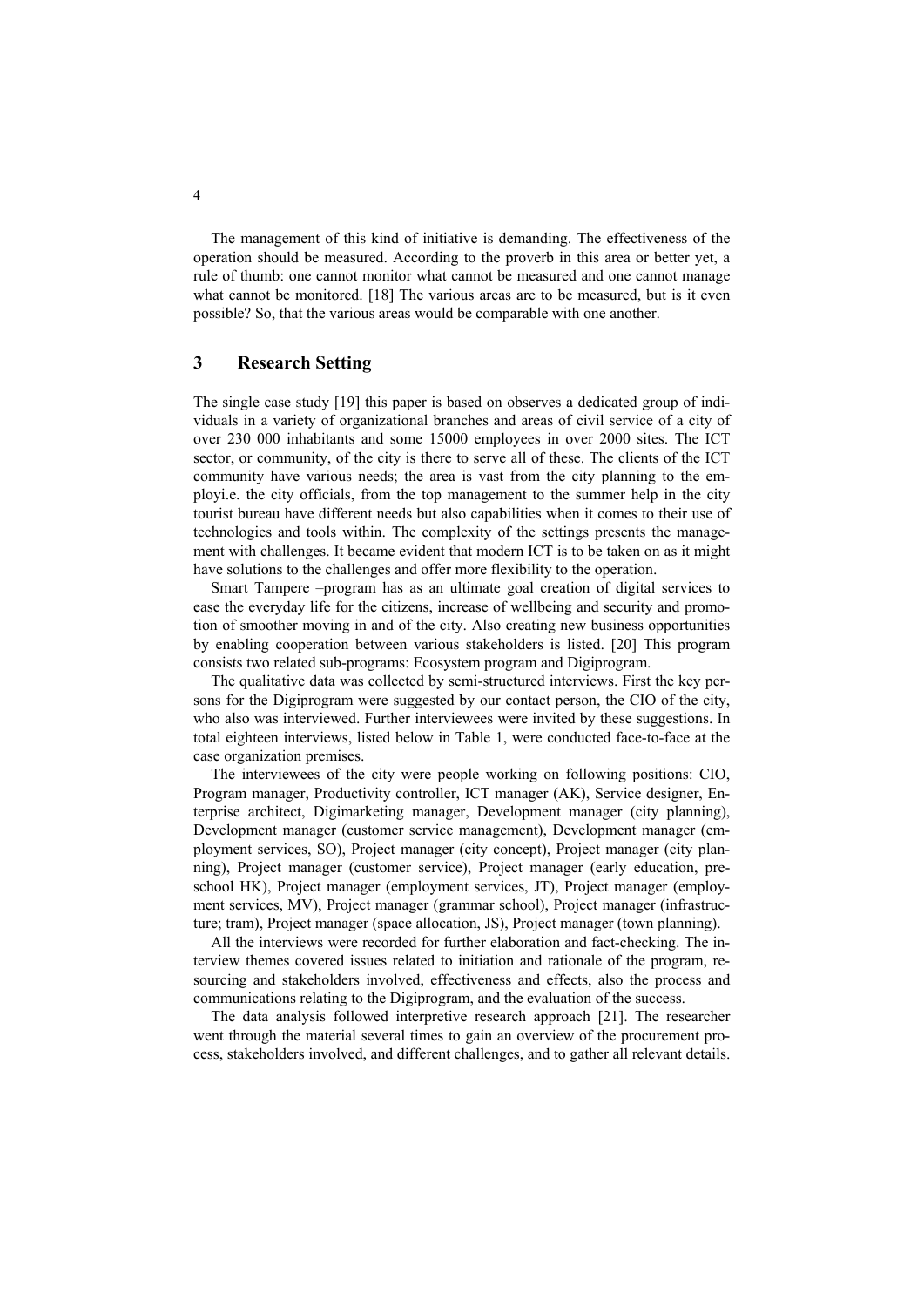After and already during this, the matters were discussed with another seasoned academic professional but also with the program manager to double check and to ensure that the approach was correct and right. Process diagrams and stakeholder maps were drawn to visually aid the interpretations. These visual maps were further iterated. Due to the size of these visualizations and space limitations, they are omitted from this paper. Finally the findings were compared to the literature.

## **4 Findings**

#### **4.1 General Notions on the Findings**

The city decided that the best way to address this issue and to introduce digital transformation to the city was to enable the stakeholders to make experimentations themselves. The experimentation was going to be a joint effort of both the ICT community as well as the employees using the system and applications. To match the 'demand of the times' and to take a stand on the technological developments and to modernize its operation, at least to a degree, the city came up with Smart Tampere program. This program brings together the Ecosystem development scheme aiming at improving and enhancing the overall appeal towards the geographical area both for businesses and people and the Digiprogram looking inwards and aiming at developing the city's operation and processes internally and towards citizens. A program was founded and a manager for it appointed. The objective, or slogan even, for the program is 'Year 2025 the citizens preferred mode of services is digital'.

In the program, there are numerous projects and trials or experiments even, executed in tempo not all that familiar for ICT projects or public sector services, especially in the public sector ICT projects. The pace is quicker than in previous projects. This in turn requires a newer culture to emerge in which such approach is tolerated or even promoted. Quite logically also new expertise is required as there are new technologies and solutions that are introduced to operation. Similarly, the mere way of doing things was somewhat new to people in the city organization thus training took place in various areas, eg. planning, defining, purchasing of information systems and applications, but also in publishing in social media. Quite a bit attention was given to make the word of the experiments to spread. The project managers, development managers and program manager were encouraged to be active.

However, not all tasks were to be executed by the city officials as the aim was to combine the efforts of third parties and stakeholders also in broader scale, such as vendors and citizens. The vendors invested their time more than usually in development schemes with the ordering party so that they conferred together with the subject specialists about the possible way of solving the issues brought up. This way they together searched for the optimum solution, also in regard of the existing system landscape.

The citizens were also asked whether they would be prepared to take on a digital way of handling their matters, thus giving input in form of justifying even more strongly the implementation of the Digiprogram. The end-users, and in some cases the 'customers', ie. the citizens, took also part in these experiments for example in form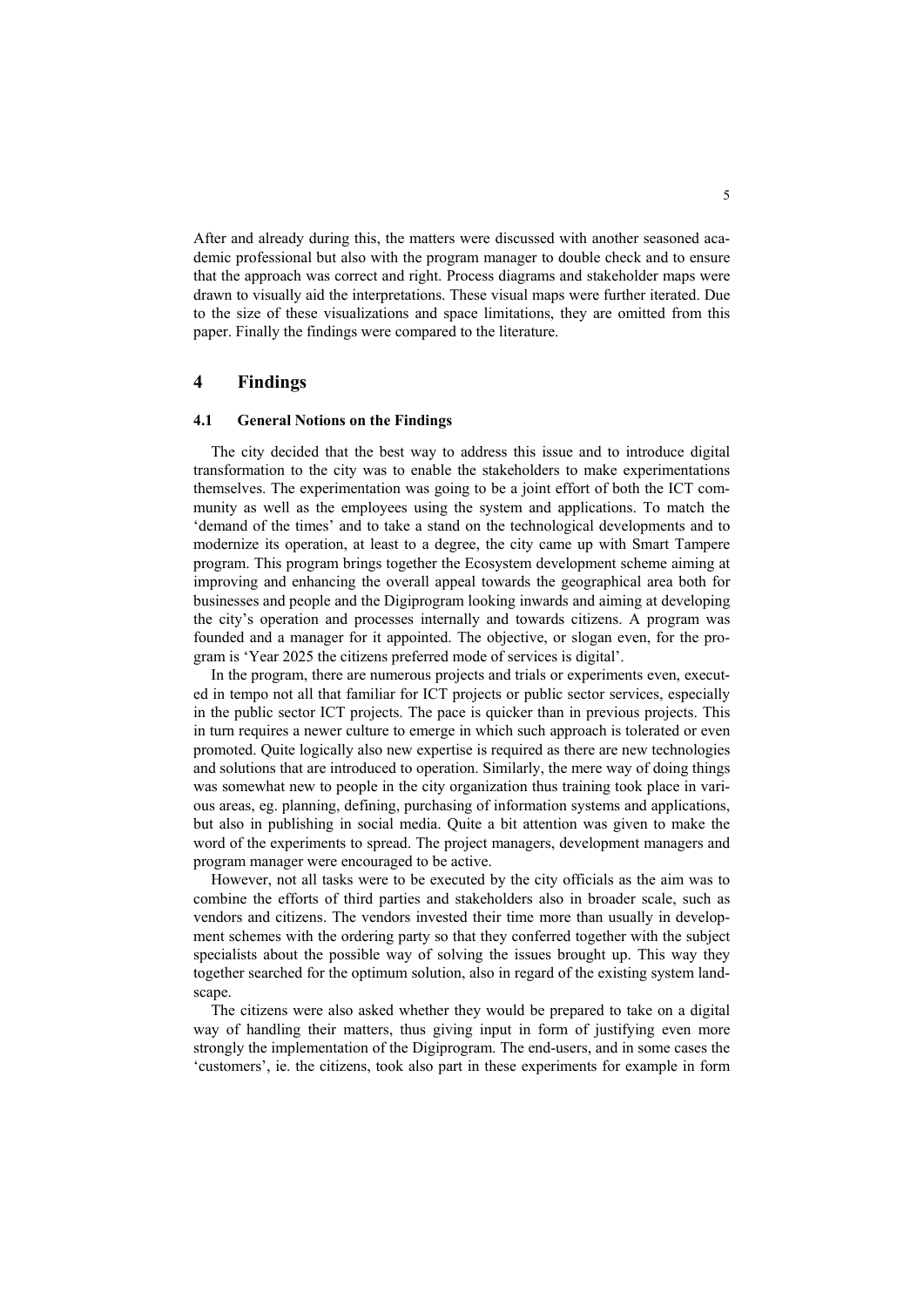of 'beta-testing'[1](#page-5-0) [22] and then giving input on the development work and the functionality of the intended software.

The objective was to alter the operations to better meet the user expectations based on the successful trials and experiments. Already during the experiment, the performance was assessed. The actual benefits were evaluated as to give enough material for the decision making regarding whether or not the new way of operating was 'good enough' for making it permanent procedure and thus being scaled up to match the requirements in the particular area in question or even organization-wide use. The assessment proved to be more problematic and challenging than anticipated. The development managers and project managers had their expertise on their corresponding area but not all the features were operationalized to be measured thus making the baseline non-existent and the comparison between the states before and after the development scheme impossible. The person appointed to productivity controller conversed recently actively with the project teams and managers to form a plan for assessing the benefits and/or effects the development had. The need for such a person was acknowledged but the person was recruited and appointed only after the program had started, so that this function has yet to show results.

The assessing of benefits, or actually effects, was performed more on qualitative basis as there were few possibilities to bring on significant quantitative measures. The interviews revealed some reluctance to come up such measures as the argument of saving a certain amount time versus improved quality in meeting a customer for example in the employment services. Seems that trust is an issue also in this context and building trust is advised to be taken seriously.

#### **4.2 Findings on the Experiments**

The research project, which this paper is based on observed three areas of the city operation, which are all a part of the Digiprogram: City Planning (CP), Customer Service (CS), and Employment Services (ES). There are other areas in the program, but they are left out of this paper as they were not scrutinized in the study.

In the City Planning the process itself was taken under inspection and later decided to be renewed. Under old normal circumstances to apply for building permit would have taken approximately some 90 days and after the renewal it will have dropped to a third of that amount of days. According to interviews, this entails both technological innovating but more significantly a cultural change where the actual doing was taken under scrutiny and altered to be more customer-oriented one. Similarly, the supervisory function of the building in the city CP aims to deploy new type of material. In practice this means including 3d-modeling and -imaging for the city services to aid the operation of this area of city services.

The employment services is a very labour-centered activity where the relationship between two individuals is focal. The official needs to know the applicant, to assess whether there is a possible employment opening or whether the direst need is for ben-

<span id="page-5-0"></span><sup>&</sup>lt;sup>1</sup> Beta testing is used to describe the phase of software testing in which a composition of the intended user group tries to use the product under real (life-like) circumstances.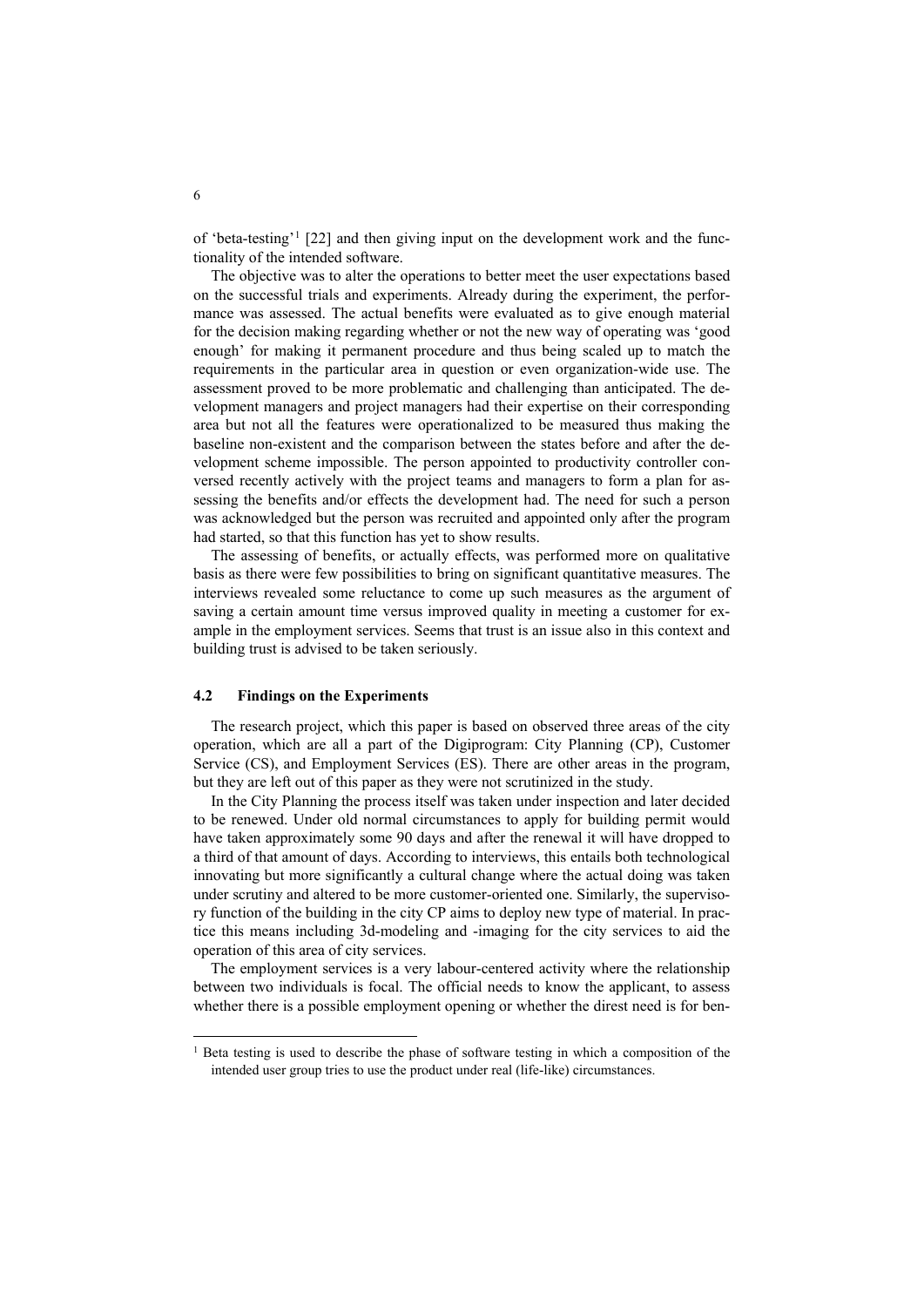efits (usually monetary) or further training or some entirely different type of service. Consequently, the officials need to get to know the applicants. This is traditionally done by interviewing the applicants, which is quite a time-consuming feature in the process. The city came up with the idea of using a chatbot for this. In effect, the chatbot innovation is said to be able to save up to three quarters of an hour of each customer meeting that are done in thousands. The obvious time saving there is vast. However, not all this time is directly saved as pure plus, as the officials still need to familiarize themselves with the customer records and to plan for actions. Yet such method is practical when conducting large scale interviews. Similarly, the customer needs still time to fill in the questions the chatbot presents him/her with. But still the time slot needed to spent together is cut down.

Another experiment is practical for both Customer Service and Employment Services; an appointment reminder. As simple as it may seem, this saves again tens if not hundreds of hours of time reserve. The customers make a booking for handling their affairs, depending on the busyness of that particular function, the appointment may be days or even weeks later. As the appointment comes closer, the application sends a reminder to the customer that this is the case thus enhancing the possibilities of the customer showing up at the agreed time. The feature seems perhaps a bit mundane, but put into the city scale, the potential saving is substantial.

The program leadership has introduced a 'team day' or a 'program day'; once a week the project managers from various schemes meet to discuss, confer, and learn. This is yet another investment to the program as the project managers are absent from their 'normal' position. During these days the project managers, otherwise in their locations, gather together in the city administration and present their projects current state and hear how the others are doing. This offers peer support in form of listening and sharing experiences. There is also education available in these meetings. The project managers praise the fact that they have enjoyed training in eg. public sector purchasing; some schemes have a need to invest in new(-er) applications or hardware needed for it. The project managers are not necessarily qualified to take part in these endeavors, as it is not a part of their normal routines. Similarly, the digital marketing or communications is a branch in which there is things and features to be learned in today's ever-changing communication landscape. This applies both to internal and external communications. Thus, the program management offered training also in this area given by the city's professional communicator. This training included some features and publishing policies in channels like Twitter, Facebook to name but a few. The city has a rather liberal attitude towards publishing news on various events within, but some ground rules are there. These were also elaborated. Main focus in this part was still exceedingly on how to address public, what is worthwhile and how one should report on one's doings.

The interviewees that voice their doubts whether the saved amount of time will be invested in making the operation better by their quality offer a discord to this otherwise exceedingly positive appearing reporting. There seems to a slight uncertainty whether the ultimate goal and objective of the Digiprogram is in enhancing the service organization of the city and to improve the quality of the services offered to the citizens. The other optional objective would be merely cutting costs. For the high city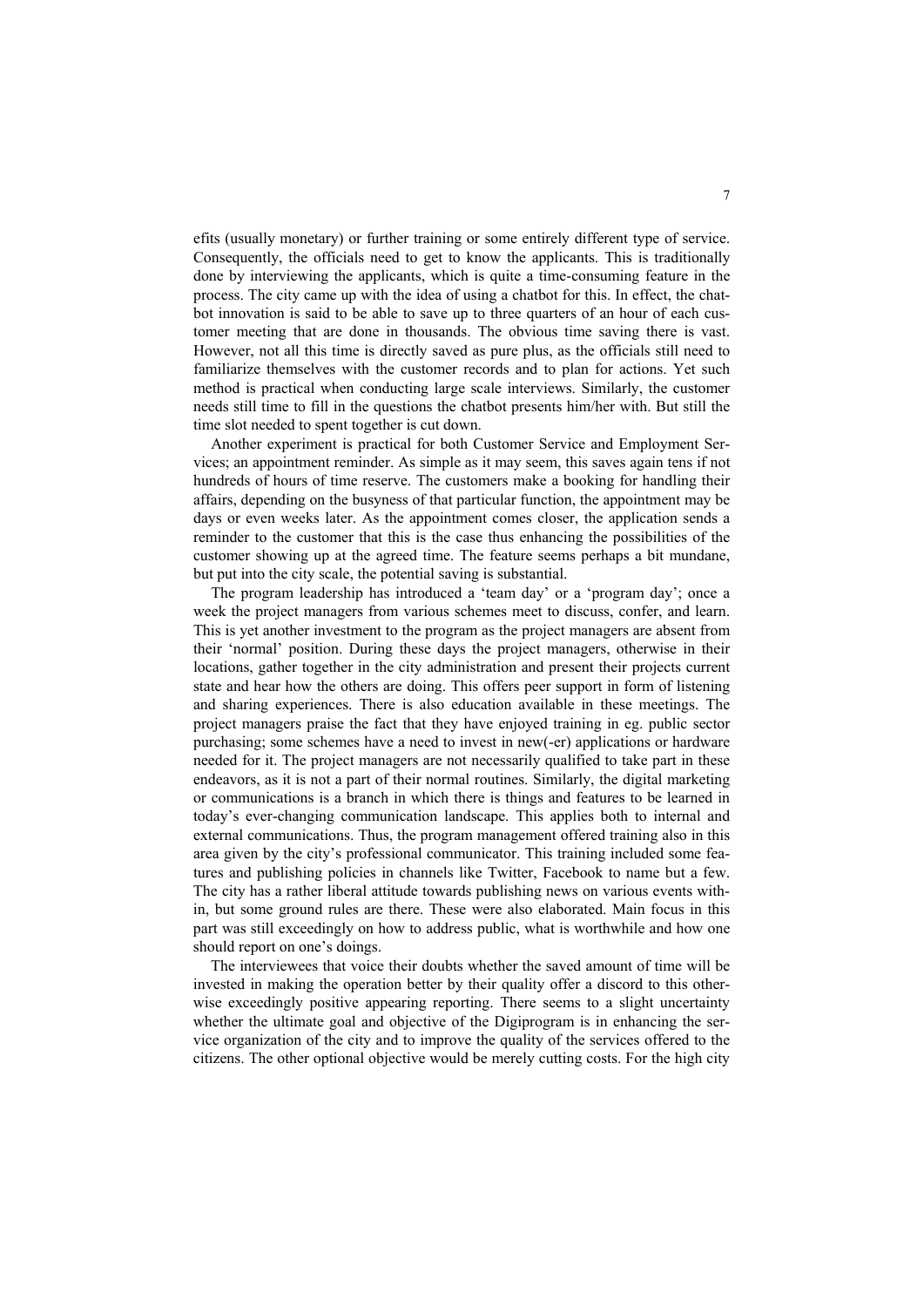officials who need to keep an eye on the both issues this is not an easy task to decide. The resources are increasingly scarce which makes it a plausibly lucrative opportunity to use the developments as a cost cutting method and at its extreme to let people go.

Similarly, a little was said about the individual objectives of the project managers and the measurability of the development schemes. At this point most of the individual objectives are qualitative and as such difficult to be measured exclusively so that they could also be compared with peers. Some voices were of the opinion that a first baseline should have been defined, ie. what and how the operation was handled prior to the development schemes. Then the operational effectivity after the development work could have been measured to form a picture of the effectiveness of the development scheme and the methods within.

The target group for the development activities, the project managers but also the city officials involved and their readiness to step into the digital era varied. Some were, quite logically, more advanced in their know-how than others. This particular fact alone justifies the claim that the project managers and others are to be treated as individuals and their level of expertise acknowledged when they are read in to the program. The area in which they are to experiment is scarcely directly comparable with their peers. The processes, the systems and applications they use, little is shared or same between the branches. Similarly, the services they require of the organization vary. Some are in need of more training in certain areas than others are. In other areas, the situation may be again different.

The integration of the experiments to the existing ICT infrastructure and enterprise architecture is something that the project managers need not to overly concern themselves with, as there is dedicated personnel in the ICT community to take a stand on this matter. However, should they be experts in their own field may help them to form a picture of the proceedings and support the development even more.

#### **5 Concluding Remarks**

When a public sector organization considers such a large development scheme, experimenting with small(-ish) and quick schemes appears to be worth considering as a way to do it. Even if moderate in size and with limited need for resources the experiments quite obviously require careful and capable planning of the actual measures to be taken. It is also notable, that even small success feeds enthusiasm to conduct experiment, yet failure causes critical demotivation. The personnel to be involved in such actions are preferably to be found amongst the existing personnel, as the knowledge of the organization and its ways of working are focal. It could also be argued that should a complete outsider be recruited as a project manager to such an initiative, there is vital tacit knowledge lost, or actually left unused in comparison with the situation where the project manager comes from within and thus the knowledge gap is to be overcome with different means.

An active and strong sponsor, like a CIO, is highly beneficial, if not a necessity, for an endeavor of this magnitude to be successful in this area of operation. There needs to be power and support behind the initiatives. A position of power, like that of a CIO,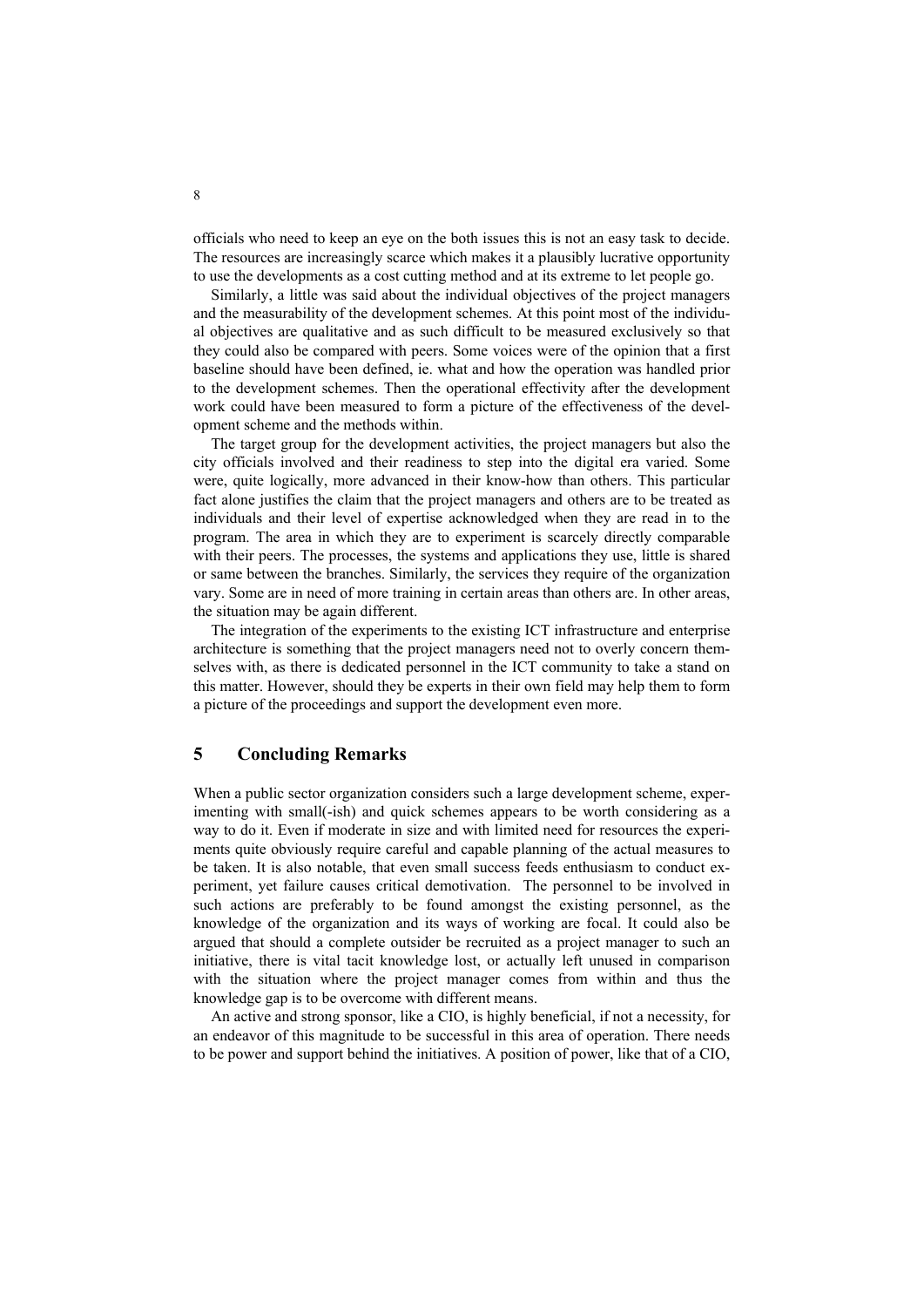may also act as a counter measure for the possible resistance for change and to actively promote the initiative. A sponsor's clear vision of the better tomorrow, how operation will be run after certain development procedures help the whole organization to proceed simultaneously defining the course.

The project managers are in a crucial role as they operate in between the change instigators and the organization that the change is implemented in. The project managers may affect significantly on how the initiative is received. Thus these people need to be chosen quite carefully. It is equally important that they are truly won over for the initiative and stand behind it.

It is important to get commitment of various stakeholder groups and even individuals. It is advisable to let them speak up. To ask for their participation and acknowledge it. Quite often, the basic idea behind crowd sourcing may be used to cover unexpected ends and to serve in creating better, more customer-oriented solutions to various organizational challenges.

Communications is a key to success. There are bound to be unclear issues along the way, some angles are not covered, some are neglected for a reason, some by mistake. A clear structure may help to minimize such occurrences and continuous and clear communication delivers the message to the stakeholders.

The finding brought about in the study are initial results of substantial paradigm shift in public administration and services provided to citizens. As presented here major guidelines on user expectations and ways to meet those are easily drawn. As the citizens have devices, skills and willingness to have service through digital platform the case is presented also as a national pathfinder on digitalization of municipal services. To larger extend the findings are transferable to other context too, yet further research is requited to see to sum effect to productivity. It is inevitable that saved resources on supply side and saved time on demand side are motivating shift to 24/7 open digital society with services that are free of spatial or temporal restrictions. Moreover, digitalization of services increases transparency in administration since services are explicitly instructed and there is an event log on actions.

#### **References**

- [1] H. De Vries, V. Bekkers, and L. Tummers, "Innovation in the public sector: A systematic review and future research agenda," *Public Adm.*, vol. 94, no. 1, pp. 146–166, 2016.
- [2] B. Higgins, *Reinventing human services: Community-and family-centered practice*. Routledge, 2017.
- [3] M. Arnaboldi, I. Lapsley, and I. Steccolini, "Performance management in the public sector: The ultimate challenge," *Financ. Account. Manag.*, vol. 31, no. 1, pp. 1–22, 2015.
- [4] D. E. Beck and C. Cowan, *Spiral dynamics: Mastering values, leadership and change*. John Wiley & Sons, 2014.
- [5] M. P. Hekkert and S. O. Negro, "Functions of innovation systems as a framework to understand sustainable technological change: Empirical evidence for